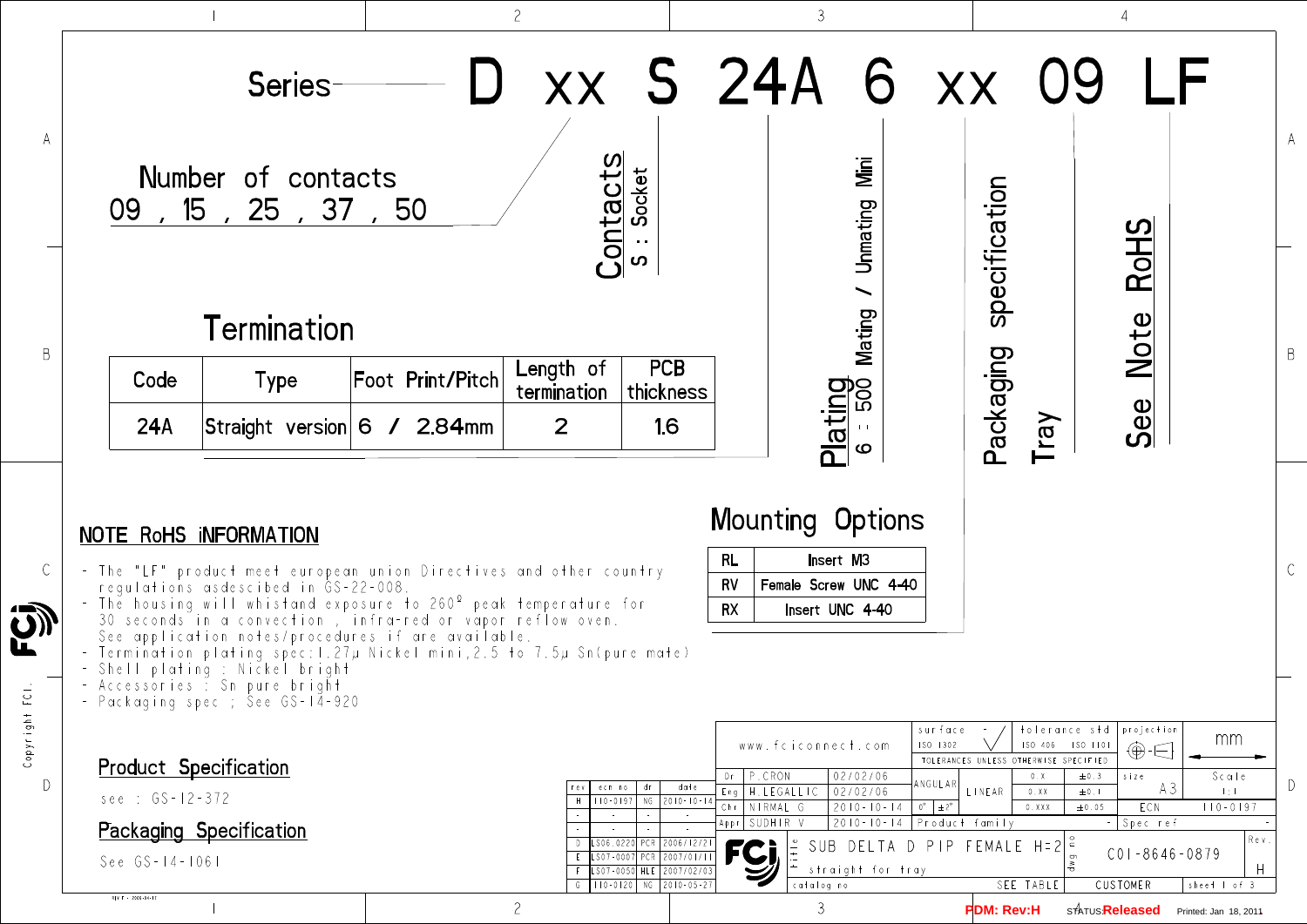F

E







|                                                    | www.fciconnect.com |                  | surface<br>ISO 406<br>ISO 1302<br>TOLERANCES UNLESS OTHERWISE SPECIFIED |                   |       | tolerance std<br>ISO 1101           | projection<br>$\circledast$ | mm                                                    |  |
|----------------------------------------------------|--------------------|------------------|-------------------------------------------------------------------------|-------------------|-------|-------------------------------------|-----------------------------|-------------------------------------------------------|--|
| P.CRON<br>Dr                                       |                    | 02/02/06         |                                                                         |                   | 0. X  | $\pm 0.3$                           | $s$ i $z$ e                 | Scale                                                 |  |
| Eng                                                | .LEGALLIC          | 02/02/06         | ANGULAR<br>$0^{\circ}$<br>$\pm 2^{\circ}$                               | LINEAR            | 0.XX  | $\pm 0.1$                           | A2                          | $\pm$ : $\pm$                                         |  |
| Chr                                                | NIRMAI G           | $2010 - 10 - 14$ |                                                                         |                   | 0.XXX | ±0.05                               | ECN                         | $10 - 0197$                                           |  |
| SUDHIR V<br>$2010 - 10 - 1$<br>-4<br>Appr          |                    |                  | Product<br>family                                                       |                   |       |                                     | Spec ref                    |                                                       |  |
| DELTA D PIP FEMALE H=2<br>SUB<br>straight for tray |                    |                  |                                                                         |                   |       | $\circ$<br>তা<br>$\frac{8}{\sigma}$ | $CO1 - 8646 - 0879$         | Rev.                                                  |  |
| catalog no                                         |                    |                  | SEE TABLE                                                               |                   |       |                                     | CUSTOMER                    | sheet $2$ of $3$                                      |  |
|                                                    |                    |                  |                                                                         | <b>PDM: Rev:H</b> |       |                                     |                             | STATUS <b>Released</b> $\delta$ Printed: Jan 18, 2011 |  |

| <b>SHELL</b> | P/N<br><b>LEAD FREE</b> | А<br>$\pm$ 0.38 | B<br>$\pm$ 0.10 | C<br>$\pm$ 0.10 | $+0.25$ | F     | G     |
|--------------|-------------------------|-----------------|-----------------|-----------------|---------|-------|-------|
| 09           | D09S24A6xx09LF          | 30.81           | 24.99           | 16.96           | 16.21   | 10.96 | 8.22  |
| 15           | D15S24A6xx09LF          | 39.14           | 33.32           | 25.18           | 24.54   | 19.18 | 6.44  |
| 25           | D25S24A6xx09LF          | 53.03           | 47.04           | 39.12           | 38.25   | 33.12 | 30.36 |
| 37           | D37S24A6xx09LF          | 69.32           | 63.50           | 55.68           | 54.71   | 49.68 | 46.92 |